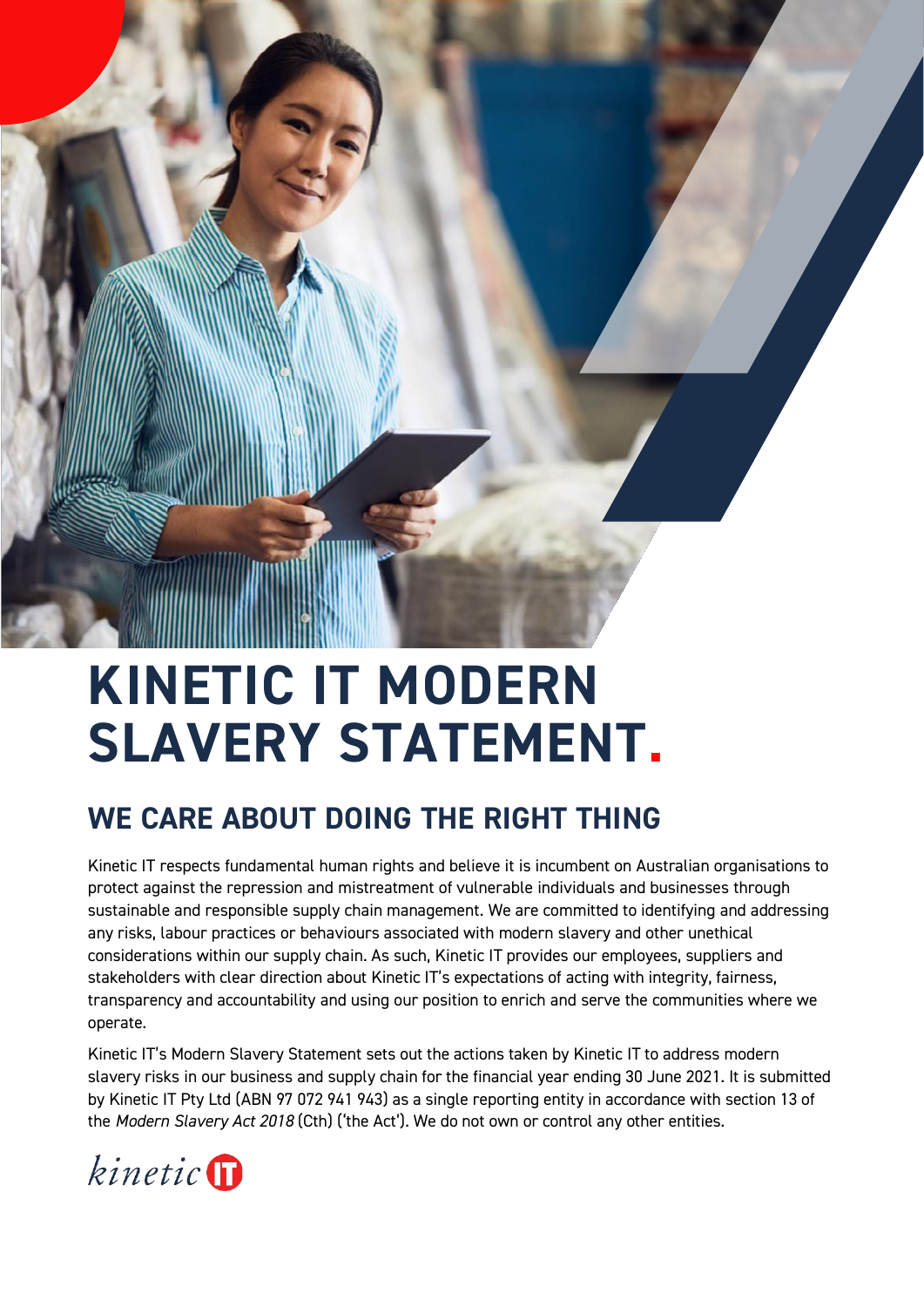

# **OUR OPERATIONS, STRUCTURE AND SUPPLY CHAIN**

## **OUR OPERATIONS**

Kinetic IT, a wholly privately-owned single entity proprietary limited company, is one of Australia's leading provider of enterprise-class ICT services and solutions in the Australian marketplace. For more than 25 years, Kinetic IT has partnered with some of our nation's largest and most important organisations, helping them deliver essential services relied upon by our communities. We work with private and public sector customers that seek high-quality, adaptive solutions and efficient service delivery within some of the largest and most complex local and global environments.

Kinetic IT's customers span a diverse range of industry sectors, including Federal, State and Local Government; Mining and Resources; Utilities; Transport; Education; and Defence. Our core service offerings encompass:

- Managed Enterprise Technologies;
- Cyber and Information Technologies,
- Business and Digital Transformation; and
- Advisory and Consulting.

Headquartered in Perth, Western Australia, Kinetic IT's operations span Australia with offices in Melbourne,Sydney, Canberra and Darwin. We employ over 1,400 talented individuals who operate nationally to deliver services and support to over 770,000 end-users across more than 2,600 customer locations.

#### **OUR STRUCTURE**

Kinetic IT's operating model, comprising our organisational, governance and accountability structures and systems, forms the blueprint of how we amplify our formula for success and deliver meaningful value to our customers. Lead by business architecture best practice and guiding principles, Kinetic IT's operating model is holistically designed to address the strategic and operational requirements at an enterprise, regional and account level. In its simplest form, Kinetic IT is organised to ensure the right roles are operating in the right locations, performing the right capabilities to drive the right outcomes.

The 'how' and 'why' of Kinetic IT's structure is underpinned by the central tenets of our Strategic Position. At the very core of everything we do are authentic and enduring relationships. Grounded in honesty, trust, integrity and mutual respect, we believe relationships are the critical enzyme that accelerates and guarantees the success of our customers, employees and company. It's through this conviction that we have designed our business in a way that serves the unique demands of the regions in which we operate; enriches local knowledge, experience and capability; and ensures proximity of leadership and support for our customers.

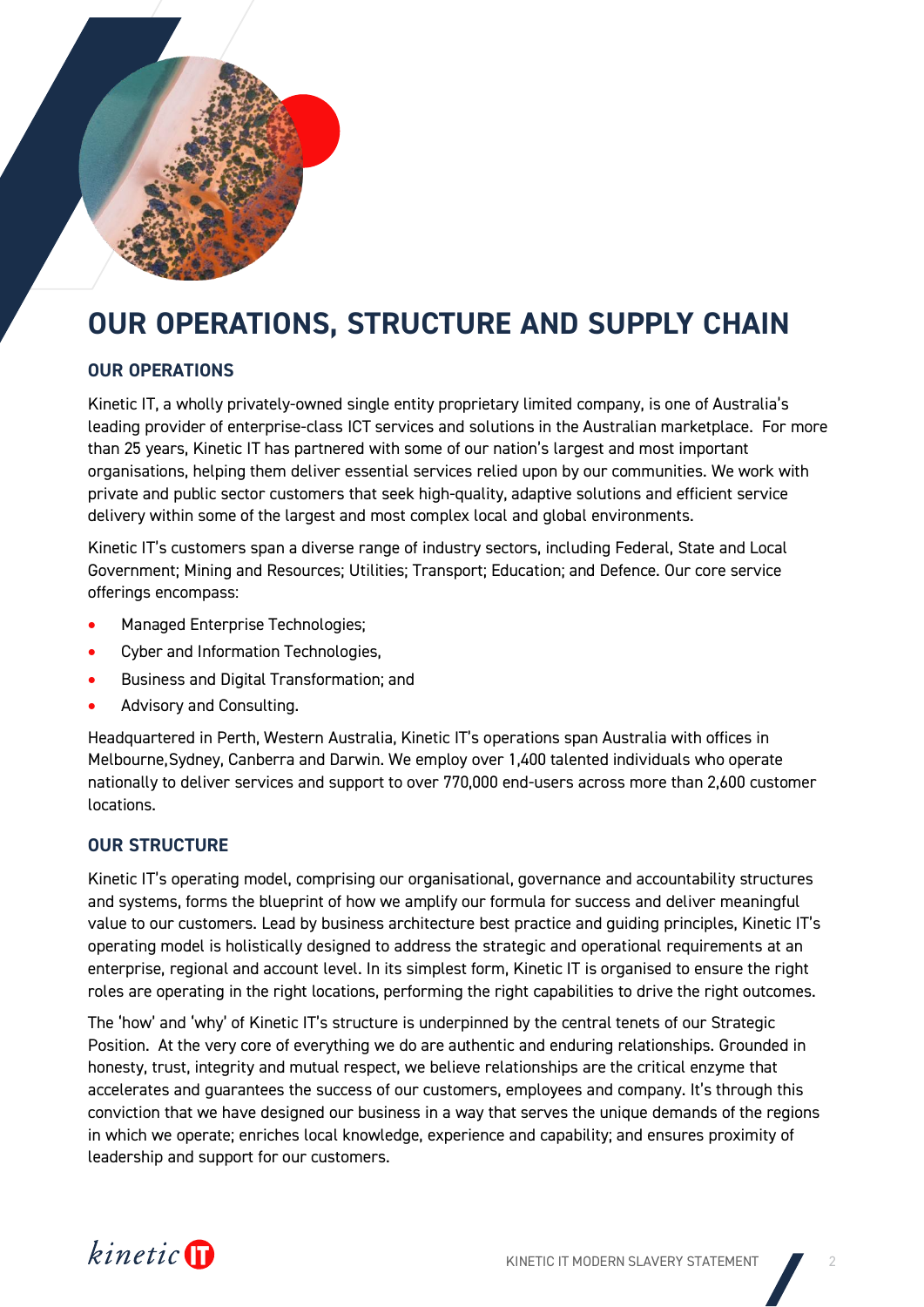



#### REGIONS AND SERVICE DELIVERY PORTFOLIOS

Clearly defining our operating regions and service delivery portfolios (that is, groups of customer accounts within regions) allows us to develop and sustain the right roles and capabilities to meet regional and account-based requirements and provide our customers with direct access to high quality dedicated local resources.

#### HIERARCHIES AND DECISION-FLOW

Kinetic IT maintains a relatively flat hierarchical structure to facilitate our adaptive and flexible nature, foster transparent and open communication, and ensure our employees are empowered with the right level of autonomy, accountability and responsibility to carry out their duties.

#### **OUR SUPPLY CHAIN**

Kinetic IT's supply chain comprises approximately 400 suppliers, with 94% of procurement spend consolidated within 45 key suppliers that are predominantly large national organisations, and which are engaged in long-term contracts and strategic partnerships. Our company prioritises supporting Australian industry and the local economy and procures over 97% of goods and services utilised by Kinetic IT through Australian suppliers.



*Figure 1 Supplier Spend by Country*

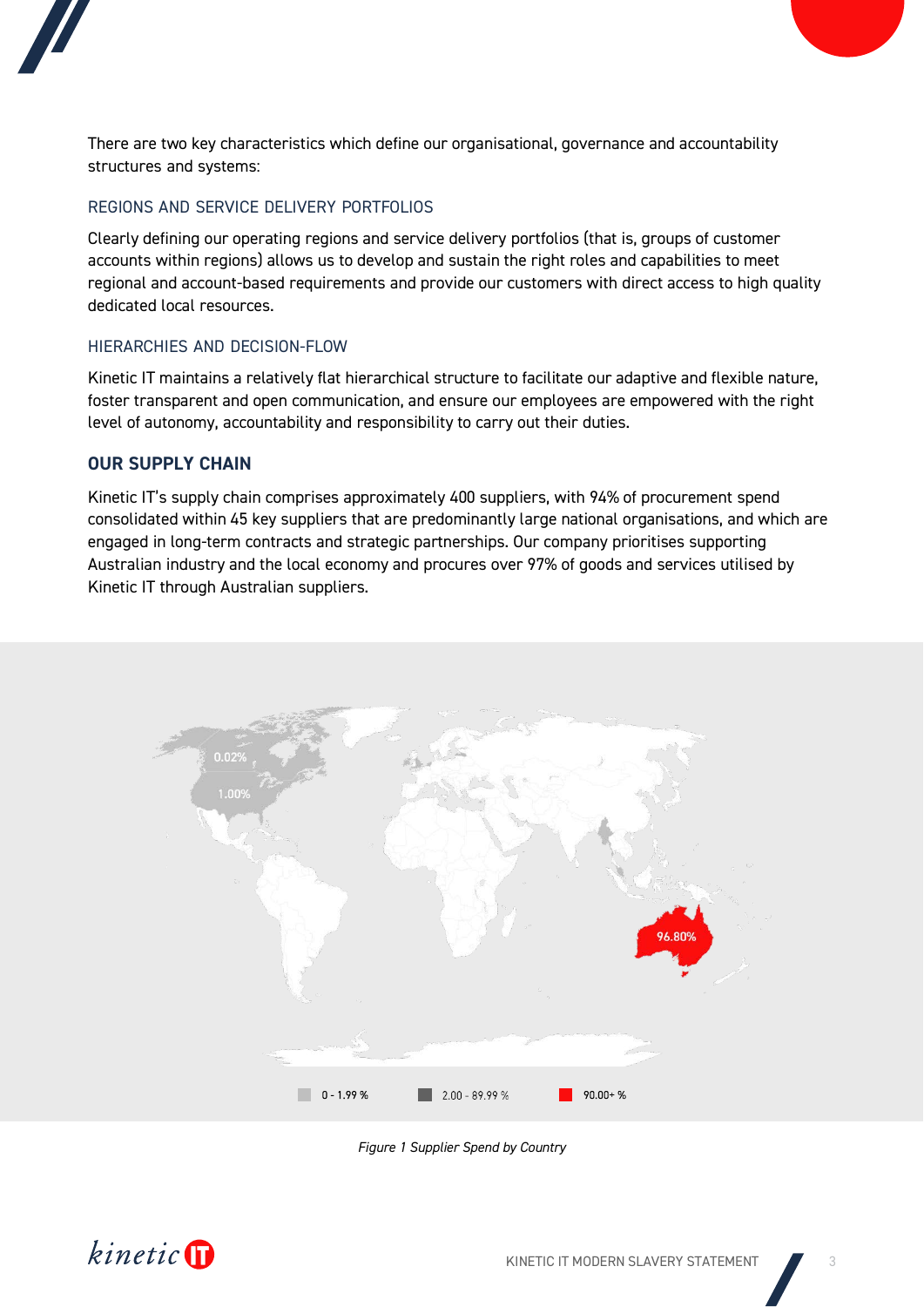



This includes providing our employees, suppliers and stakeholders with clear direction of Kinetic IT's expectations of fairness, transparency and accountability through the following policies:

| <b>POLICY</b>                                                    | <b>DETAILS</b>                                                                                                                                                                                                                                                                                                                                                                                                                                                                                                                                                             |  |
|------------------------------------------------------------------|----------------------------------------------------------------------------------------------------------------------------------------------------------------------------------------------------------------------------------------------------------------------------------------------------------------------------------------------------------------------------------------------------------------------------------------------------------------------------------------------------------------------------------------------------------------------------|--|
| <b>Quality</b>                                                   | Beyond our reputation for providing high quality, customer-centric IT services, Kinetic IT is<br>recognised for our commitment to operating with integrity. Our commitment to quality and<br>Integrity is outlined in our Quality Policy and in the certification of our Quality Management<br>Systems to ISO 9001.                                                                                                                                                                                                                                                        |  |
| <b>Whistleblower</b>                                             | We are committed to fostering a culture where our employees and other eligible disclosers feel<br>safe and are empowered to raise concerns about any misconduct or an improper state of affairs<br>(including unethical, illegal, corrupt, dishonest conduct or conduct that breaches Kinetic IT's<br>policies) without being subject to detrimental treatment.                                                                                                                                                                                                            |  |
| <b>Equality, Diversity</b><br>& Inclusion                        | Kinetic IT is committed to enabling an organisational culture and workplace that fosters equality,<br>diversity and inclusion across all levels of our business. We aim to provide a workplace where<br>every individual has equal opportunity to contribute and is valued for that contribution. We strive<br>for an environment that embraces diversity; where everyone has a voice and feels safe, respected<br>and treated with dignity. Our commitment to this is outlined in this policy and our annual reporting<br>to the Workplace Gender Equality Agency (WGEA). |  |
| Workplace<br>Discrimination,<br><b>Bullying &amp; Harassment</b> | Kinetic IT is committed to fostering a workplace free from workplace discrimination, bullying,<br>harassment, sex-based harassment and victimisation. Every member of our organisation has a<br>right to feel safe and respected, and in turn the responsibility to prevent workplace discrimination,<br>bullying, harassment, sex-based harassment and victimisation.                                                                                                                                                                                                     |  |
| <b>Environmental</b><br><b>Sustainability</b>                    | Our environmental sustainability policy outlines our commitment to protect and support our<br>natural environment. We're driven by a passion to make a positive difference to our customers,<br>employees and communities by bringing out the best in people and technology. As such, we<br>understand our moral and ethical responsibility to protect and enhance the environmental<br>sustainability of the communities in which we operate.                                                                                                                             |  |
| <b>Health and Safety</b>                                         | Our Health and Safety policy, together with our certified and compliant systems and practices set<br>the minimum standard for Kinetic IT and are complemented by our employees embracing our<br>customers' standards as our own. Kinetic IT believes that the wellbeing of our staff, contractors<br>and visitors lies at the heart of our company's success. Whether working on a customer or<br>corporate site, we are committed to fostering a culture which acts proactively, to ensure everyone<br>goes home safe and healthy every day.                              |  |
| <b>Security</b>                                                  | We are committed to employing contemporary security practices which address and overcome the<br>challenges of evolving technology and physical landscapes. We will continue to foster a security<br>aware culture, ensuring our staff possess the essential competencies to maintain a secure<br>business environment. Our commitment to security is outlined in our Security Policy and in the<br>certification of our Information Security Management Systems to ISO 27001:2013.                                                                                         |  |
| <b>Code of Professional</b><br><b>Ethics Agreement</b>           | Our code of professional ethics represents Kinetic IT's expectations in terms of professional ethics.<br>We have responsibilities toward our clients and colleagues, suppliers and competitors, our<br>profession as well as the public.                                                                                                                                                                                                                                                                                                                                   |  |

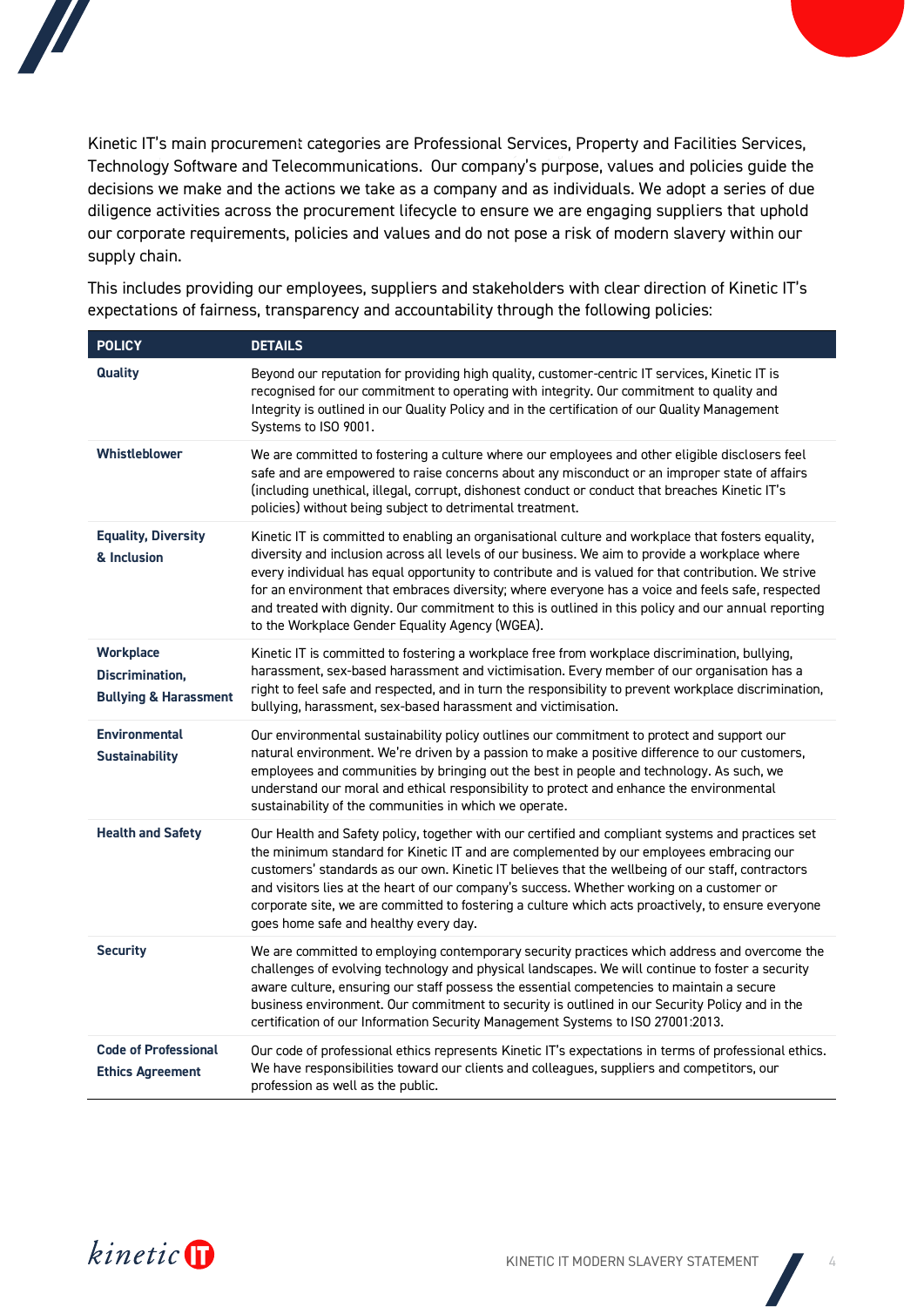



### **IDENTIFYING AND ADDRESSING POTENTIAL MODERN SLAVERY RISKS**

In accordance with section 16(1)(c) of the Act, Kinetic IT has assessed the risk of modern slavery in our operations and supply chain and considers the risk within Kinetic IT's direct operations to be low. Specifically:

- Approximately 89% of Kinetic IT's direct costs are labour costs;
- Most of Kinetic IT's employees are highly skilled professionals that are either citizens or permanent residents based in Australia;
- Approximately 76% of Kinetic IT's employees are protected by Australia's modern award system;
- Kinetic IT rarely employs short-term labour hire arrangements; and
- We maintain robust policies including our code of Professional Ethics and Whistleblower Protection Policy.

Kinetic IT recognises the possibility of modern slavery existing within our supply chain and following on from our previous assessment last year (encompassing 80% of our procurement activities) has now completed a Supply Chain Risk Assessment (SCRA) of all remaining direct suppliers, including a rationalisation activity which resulted in the removal of over 100 suppliers no longer required. Broadly the SCRA considered the following risk categories:

- Geographic Risk
- Sector and Industry Risk
- Product and Services Risk

The SCRA considered a range of sources of information including the Global Slavery Index and the International Labour Organisation. A summary of our SCRA is set out in the table below:

| <b>RISK CATEGORY</b>        | <b>DESCRIPTION</b>                                                                                                                                                                                                                                                                                 | <b>SUMMARY</b>                                                                                                                                                                                                                                                  |
|-----------------------------|----------------------------------------------------------------------------------------------------------------------------------------------------------------------------------------------------------------------------------------------------------------------------------------------------|-----------------------------------------------------------------------------------------------------------------------------------------------------------------------------------------------------------------------------------------------------------------|
| Geographic                  | Modern slavery risk may be a<br>consequence of the geographic<br>area where products are<br>manufactured or where services<br>are delivered. Indicia of<br>potential geographic high risk<br>include areas that:<br>Are prone to corruption;<br>٠<br>Are prone to conflict; and<br>Have weak laws. | Kinetic IT's SCRA Geographic Risk was assessed as 'Low' as the<br>company does not procure any goods or services from countries<br>identified as high risk in the Global Slavery Index. Just four<br>suppliers were assessed as being in a medium risk country. |
| Sector &<br><b>Industry</b> | The characteristics, products<br>and processes of certain sectors<br>and industries may elevate the<br>risk of modern slavery.<br>Indications of potential sector<br>and industry risk include:<br>Industries and sectors that<br>are informal and/or poorly<br>regulated;                         | Kinetic IT's SCRA Sector & Industry Risk was assessed as 'Low' due<br>to the majority of Kinetic IT's suppliers operating in low risk<br>industries and sectors.                                                                                                |
|                             | Industries and sectors with<br>high instance of seasonal<br>and/or low paid workers;                                                                                                                                                                                                               |                                                                                                                                                                                                                                                                 |
|                             | Industries and sectors with a<br>high instance of dangerous<br>or hazardous work.                                                                                                                                                                                                                  |                                                                                                                                                                                                                                                                 |

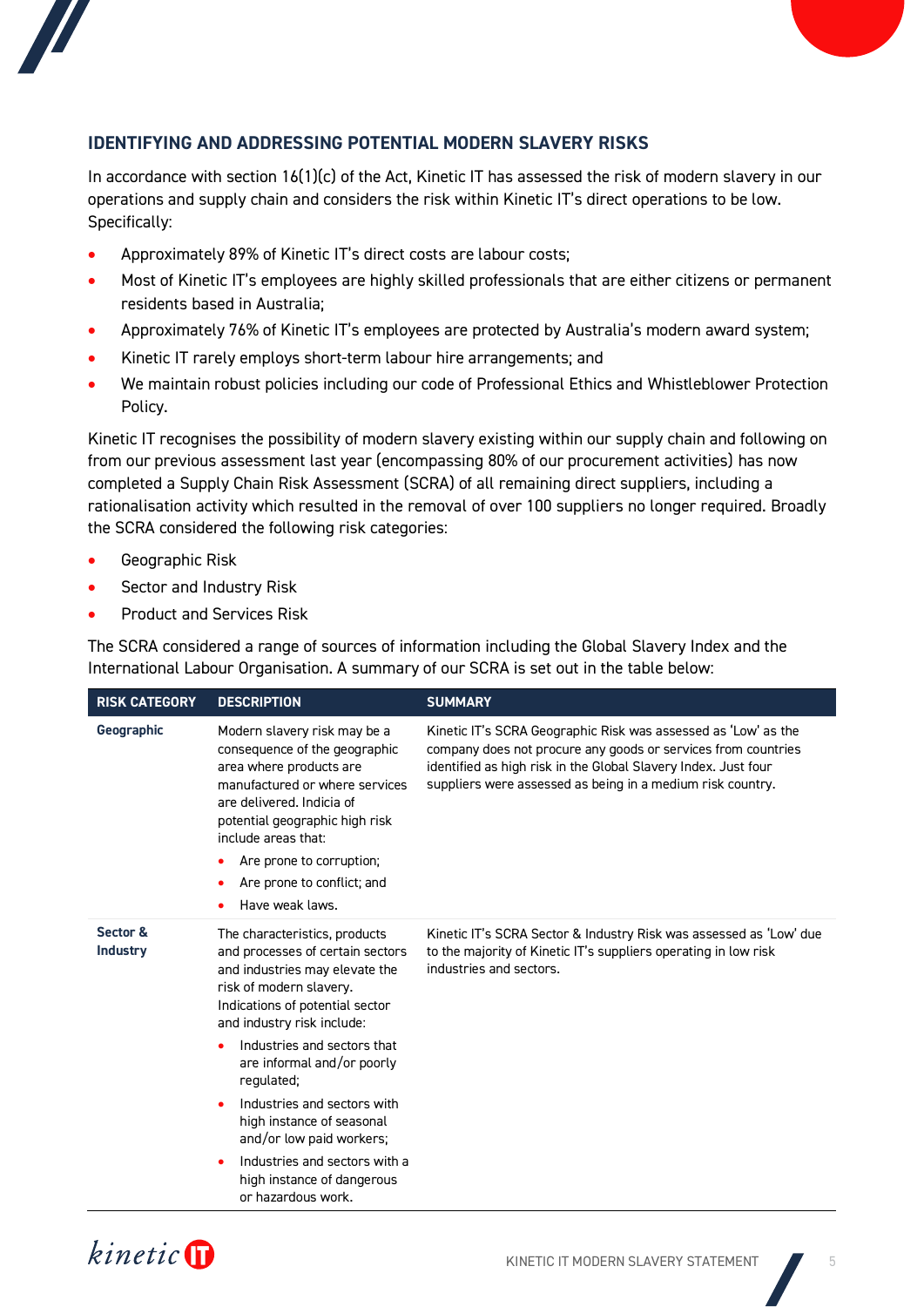| <b>RISK CATEGORY</b>                       | <b>DESCRIPTION</b>                                                                                                                                                                                                                                                                                           | <b>SUMMARY</b>                                                                                                                                                                                                                                                                                                                                                               |
|--------------------------------------------|--------------------------------------------------------------------------------------------------------------------------------------------------------------------------------------------------------------------------------------------------------------------------------------------------------------|------------------------------------------------------------------------------------------------------------------------------------------------------------------------------------------------------------------------------------------------------------------------------------------------------------------------------------------------------------------------------|
| <b>Product and</b><br><b>Services Risk</b> | Some products and services are<br>associated with a higher<br>prospect of modern slavery due<br>to the manner in which they are<br>produced, transported or<br>distributed. Similarly, services<br>such as cleaning that involve<br>low wages and manual labour<br>may have a higher modern<br>slavery risk. | Kinetic IT 's SCRA Product & Services Risk was assessed as 'Low'<br>however it identified there is a degree of heightened risk in certain<br>products and services procured by Kinetic IT, such as:                                                                                                                                                                          |
|                                            |                                                                                                                                                                                                                                                                                                              | Kinetic IT procures electronic products including laptops.<br>computers, and mobile phones. These items have a higher<br>inherent risk of forced and/or child labour practices; may be<br>manufactured from resources extracted in countries where<br>forced labour and human trafficking is common; and where local<br>law may not exist to protect vulnerable populations. |
|                                            |                                                                                                                                                                                                                                                                                                              | Kinetic IT engages lease and accommodation providers where<br>cleaning services are included. These services can have a high<br>level of migrant and low skilled workers who may be vulnerable<br>and exploited, receiving wages below the thresholds set under<br>the Modern Awards.                                                                                        |

The SCRA has now identified a total of 33 suppliers in the 'Potential' risk category, Kinetic IT engaged the newly identified suppliers, requesting they complete a due diligence questionnaire and provide documentation regarding their processes and commitments to comply with modern slavery laws and regulations.

All responses received to date have been assessed based on the returned questionnaire and information provided as demonstrating compliance with modern slavery laws and regulations, with no Modern Slavery risks were identified.

Kinetic IT ensures that all new suppliers are assessed for modern slavery risk prior to engaging and where a supplier is identified as having a potential risk for modern slavery, Kinetic IT engages with the supplier to better understand the level of risk within their supply chain, and to agree a corrective action plan that addresses the identified risks with ongoing monitoring through to completion.

We require all Kinetic IT suppliers to implement processes that align with the Act. Specifically, we instruct our suppliers to identify and address risks of modern slavery within their organisation and that of their suppliers, and where modern slavery is identified, request actions are taken to address the risk. Kinetic IT's suppliers are then requested to notify us if they become aware of any potential or actual activity within their business that may contravene the Act.

Furthermore, Kinetic IT includes specific language in our supplier contracts to ensure suppliers comply with all applicable laws, regulations or standards including those in relation to conditions of employment, subcontracting and workplace health and safety.